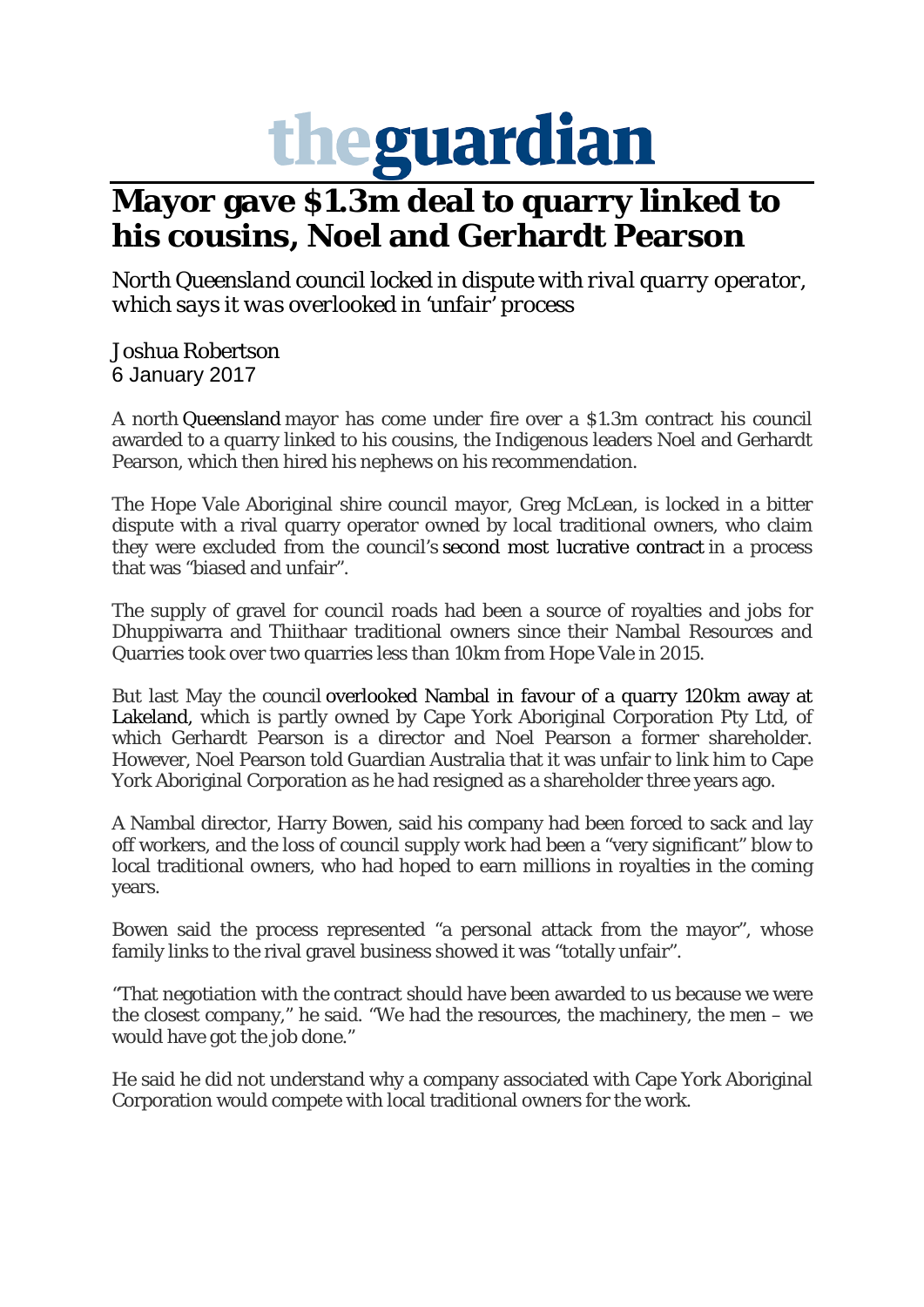McLean and the council's chief executive, Steven Linnane, defended the tender process, saying Nambal's bid was ineligible because it missed the deadline by half an hour.

The mayor conceded he should have declared a potential conflict of interest over his cousins' link to the Lakeland quarry when voting to award the contract, but said he had not done so because he did not know about the connection.

"I'm honestly going to tell you that I didn't know they had a share in this – and I'll be talking to Noel on Friday so this is one of the things that I'll be bringing up with him." McLean said. "Without a question. I would have vacated [myself from the council vote] … I would have declared my interest, like all my decisions in council."

McLean said he had remained unaware of that family link even after Gerhardt Pearson contacted him to seek recommendations for two workers at the quarry. "Who would have thought that they got a share in that? And how come they're not bloody employing me out there? I'm entitled to a bloody second job too."

He put forward his nephews Dylan Nipper and Cheston McLean, who began work at the quarry on 31 July.

Asked about the perception of personally arranging positions for relatives just months after the quarry became a major council contractor, McLean said: "I treat everyone the same even if they are my relative – if they're looking for work, I give them work."

Rumours about the Pearsons' link to the quarry surfaced in the months after the contract was awarded. But McLean and Nambal said they had been unaware of the exact trail of ownership until Guardian Australia confirmed the link this week.

In August, Gerhardt Pearson emailed the then council chief executive, Ross Higgins, to deny "allegations that I, and or my family have material interest in the Lakeland Downs Quarry business".

"I confirm this is not the case. An Asic [Australian Securities and Investments Commission] search will put this to rest," he said.

Asic searches by Guardian Australia show the quarry is run by Jones Mobile Crushing & Screening, which is part-owned by Cape York Aboriginal Corporation, of which Gerhardt is a director and Noel a former shareholder. Cape York Aboriginal Corporation is trustee for the Cape York Aboriginal Charitable Trust, the main nonprofit arm in the group of Cape York companies.

Gerhardt Pearson told Guardian Australia that shares in the trust were "nonbeneficial, which prohibits individuals to hold shares for personal benefit".

"Our work is precisely to advantage people to get jobs and greater access to enterprise opportunities," he said.